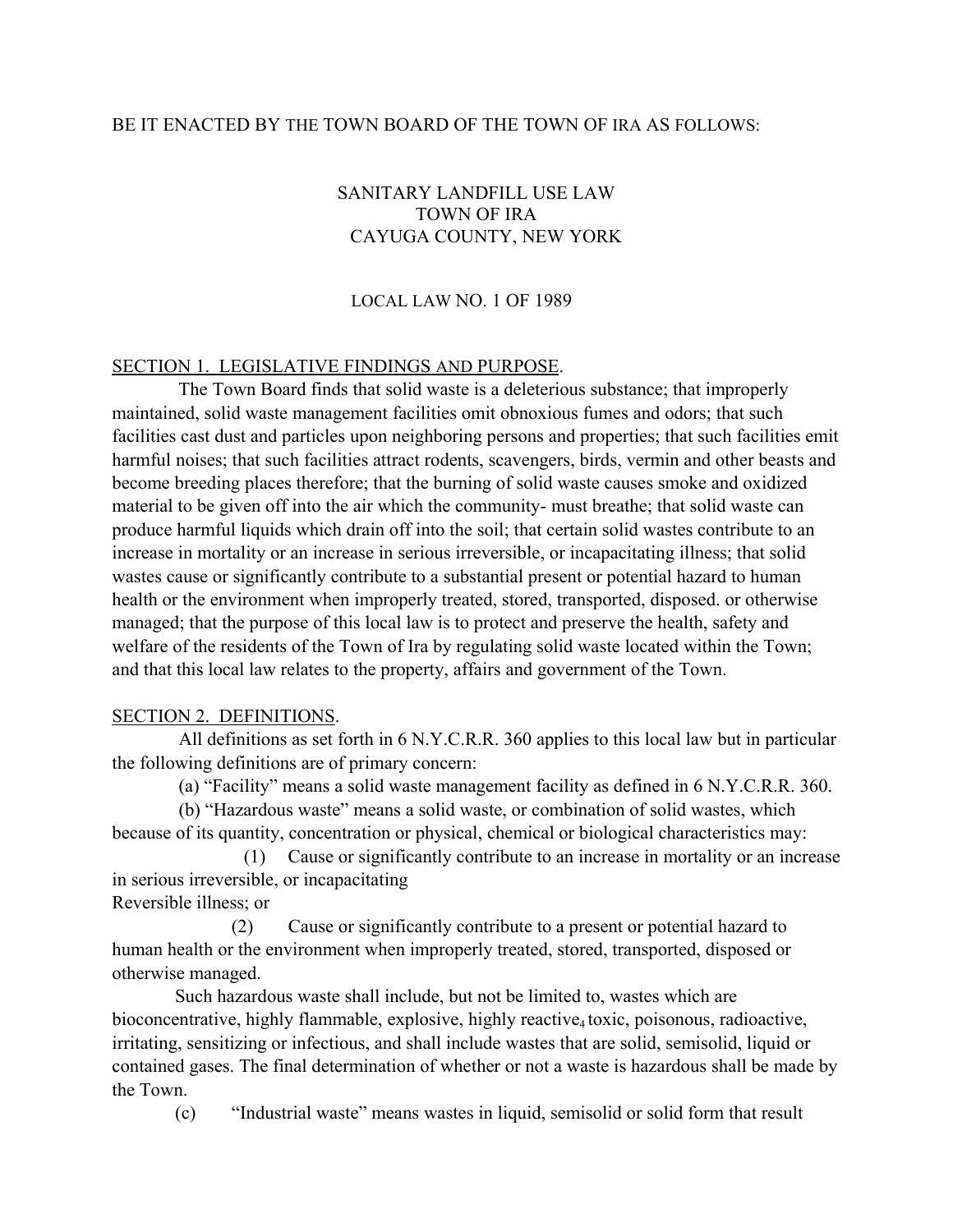from industrial or commercial processes, including, but not limited to, factories, processing plants, and repair and cleaning establishments, which wastes include, but are not limited to, sludges, oils, solvents, spent chemicals and acids.

(d) "Leachate" means liquid which has percolated through solid soil.

(e) "Runoff" means the portion of precipitation that drains from an area surface flow.

(f) "Sanitary landfill" means a land disposal site employing an engineered method of disposing of solid wastes on land in a manner that minimizes environmental hazards and meets the design and operation requirements of 6 N.Y.C.R.R. 360.

(g) "Septage" means the contents of a septic tank, cesspool or other individual sewage treatment facility which receives domestic sewage wastes.

(h) "Sewage" means the accumulated semisolid suspension of solids deposited from waste waters from municipal or private sewage treatment plants.

(i) "Sludge" means the accumulated semisolid suspension of settled solids deposited from wastewaters or other fluids.

(j) "Solid waste**"** means materials or substances discharged or rejected as being spent, useless, worthless or in excess to the owner at the time of such discard or rejection, except sewage and other highly diluted water—carried materials or substances and those in gaseous form. Such waste shall include, but are not limited to, garbage, sludge, rubbish, ashes, incinerator residue, street cleanings (dead animals, offal, abandoned vehicles, agricultural waste, industrial waste, commercial waste and construction and demolition debris.

(k) "Solid waste management facility" means any facility employed beyond the initial solid waste collection process, including, but not limited to: storage areas or facilities; transfer stations; rail—haul or barge—haul facilities; processing facilities, including resource recovery facilities; sanitary landfills; secure land—burial, facilities; incinerators; landspreading facilities; composting facilities; surface impoundments and waste oil storage, and; reprocessing and refining facilities.

(1) "Surface water" means ponds, inpounding reservoirs, springs, rivers, streams, creeks and marshes, within the territorial limits of the Town, and all other bodies of surface water, natural or artificial, public or private.

(m) "Town" means the Town of Ira. Whenever this local law refers to any action which is to be taken or authorized by the Town, the provision shall be deemed to refer to the Town Board of the Town of Ira unless otherwise specified.

(n) "Treatment" means any method, technique or process, including neutralization, designed to change the physical, chemical or biological. character or composition of any solid waste, including hazardous waste, so as to neutralize such waste; or so as to recover energy or material resources from the waste; or so as to render such waste non-hazardous or less hazardous, safer to transport, store or dispose of, or amenable for recovery, or amenable for storage or reduced in volume.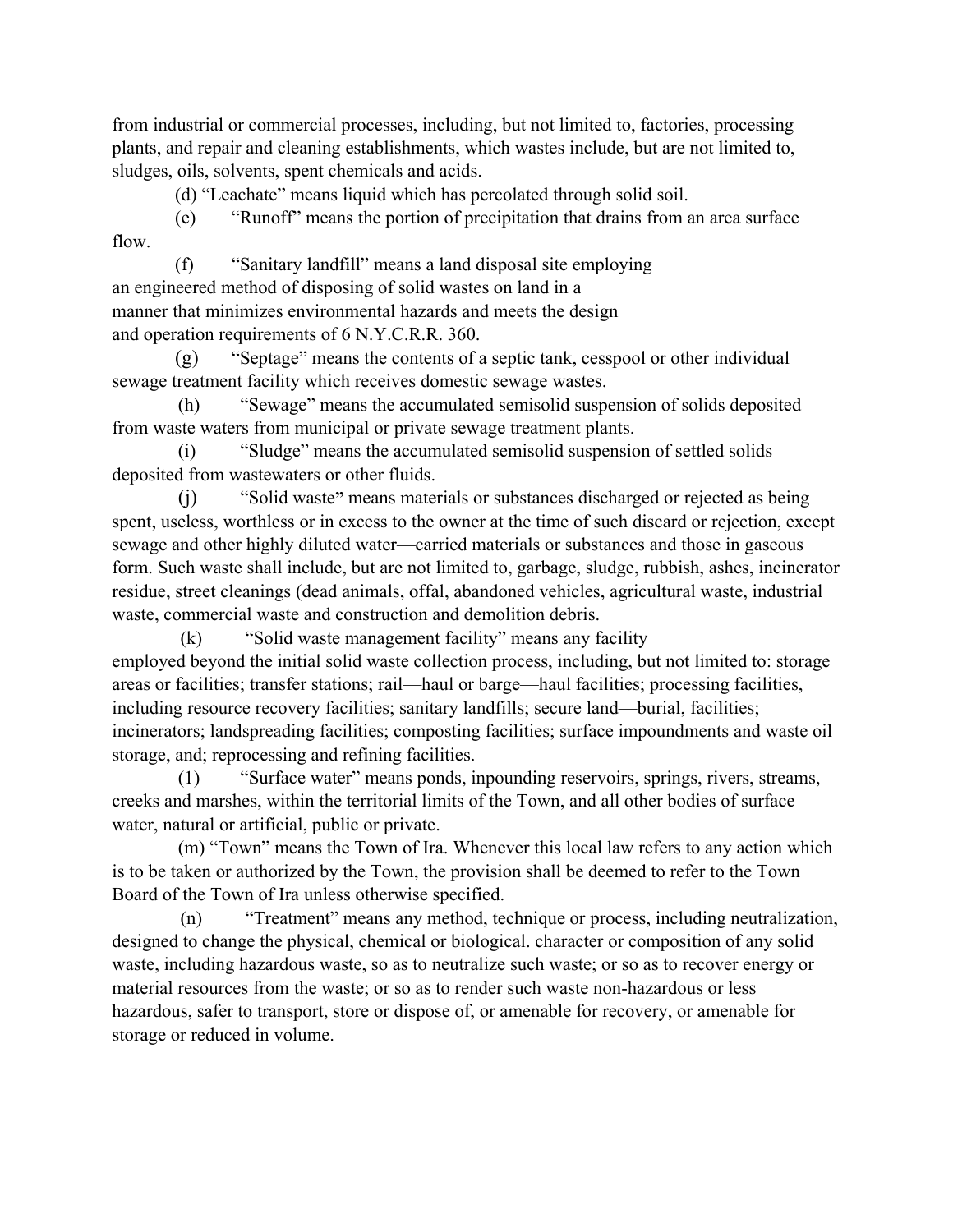## SECTION 3. EXEMPTIONS.

The following waste management facilities as defined herein or pursuant to 6 N.Y.C.R.R. 360 are exempt from this local law:

(a) Disposal areas for solid waste generated from a one-family residence or from a farm, when such wastes, other than hazardous wastes, are generated and disposed of within the property boundaries of such residence or farm.

(b) Transfer, storage, incineration and processing facilities located at, and used for solid Waste other than hazardous waste, generated at apartment houses, schools, parks, industries, hospitals, commercial establishments, individual residences and farms.

(c) Sites used solely for the deposition of inert, nonputrescible construction and demolition debris.

(d) A facility and/or transporter as defined herein or pursuant to 6 N.Y.C.R.R. 360 which has a current, valid permit as issued by the DEC, except that such facility and/or transporter shall comply with the licensing provisions as set forth in Sections 14 and 15, but shall not be required to comply with Section 15(j).

(e) The Town of Ira, except that said Town shall comply with all applicable state and federal laws.

# SECTION 4. FACILITY REQUIREMENTS.

(a) General requirements for all solid waste management facilities.

Any person who designs, constructs, maintains or operates any solid waste management facility shall do so in conformance with the requirements of this local law and 6 N.Y.C.R.R. 360.

(1) Solid waste shall not be deposited in, and shall be prevented from entering, surface waters or ground waters.

(2) Solid waste management facilities shall not be placed on agricultural land designated Class I and/or Class II land (New York State Inventory of Soil and Water Conservation Needs 1967) if such land is being actively used as cropland within an agricultural district formed, pursuant to the Agricultural and Markets Law.

(3) Leachate from a solid waste management facility shall not be allowed to drain or discharge into surface waters and shall not contravene groundwater quality standards established by the New York State Department of Environmental Conservation pursuant to ECL Section 17  $-0301.$ 

(4) Access to and use of facilities shall be controlled by fences, gates, signs and other suitable means as the Town shall determine.

(5) Blowing papers and litter shall be confined to refuse holding and operating areas by fencing or other suitable means.

(6) Vectors, dust and odors shall be controlled by effective means so that they shall not constitute nuisances or hazards to health, safety or property.

(7) Safety hazards to all persons on and near the facility shall be minimized.

(8) No open burning shall occur at any time. All fires shall be extinguished immediately. The facility shall at all times contain fire extinguishing equipment sufficient to extinguish any fires which occur at the facility.

(9) Solid waste shall be confined to an area which can be effectively maintained,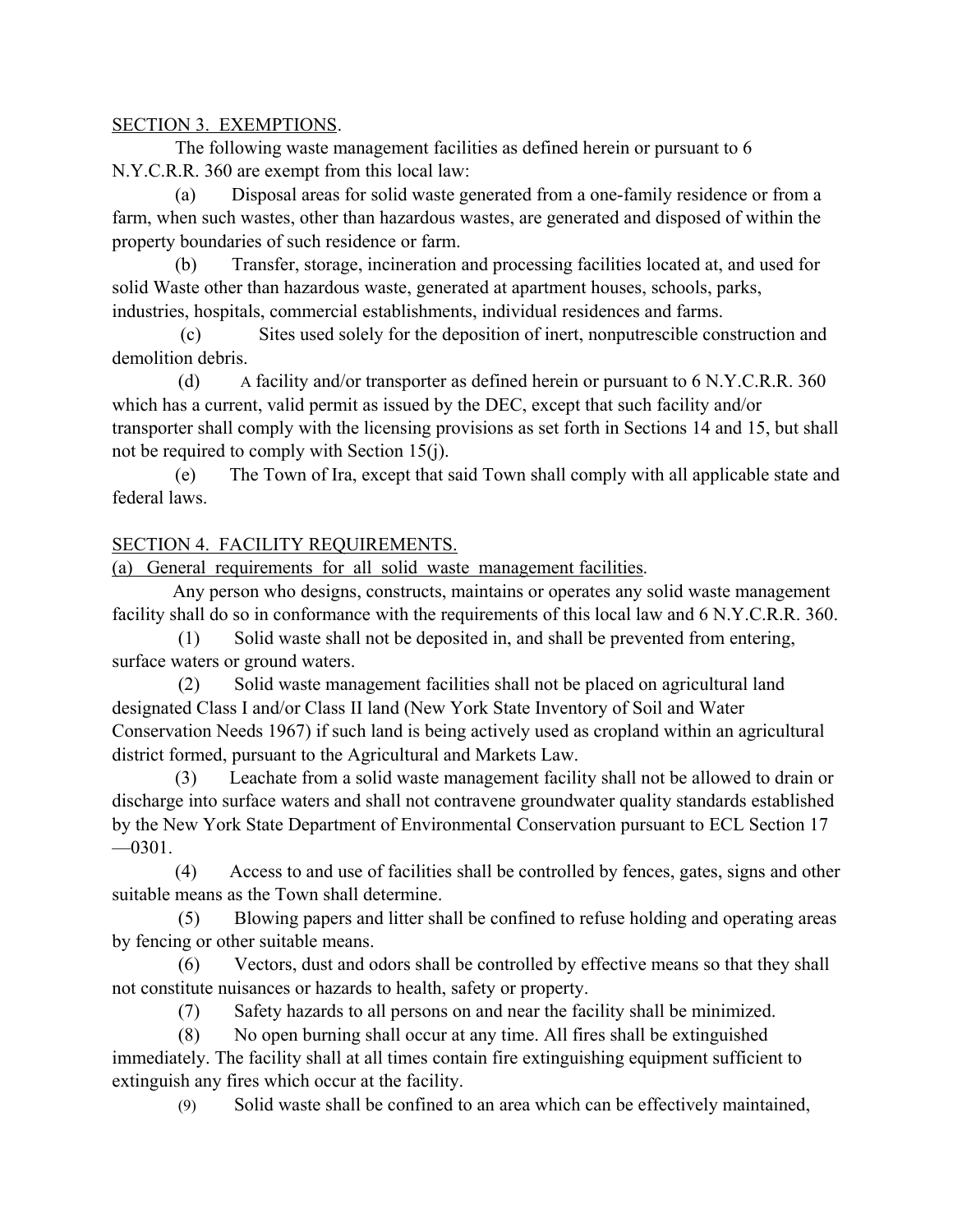operated and controlled.

(10) Hazardous wastes shall not be accepted, stored nor deposited at any solid waste management facility in the Town. No person shall transport of bring into the Town, or cause or permit to be transported or brought into the Town, any hazardous wastes.

(11) Reports on forms acceptable to or provided by the Town shall be submitted on April 15, July 15, October 15 and January 15 of each year, covering the quarters ending March 31, June 30, September 30 and December 31, respectively. The reports shall show income, operating expenses, other expenses, cash flow and other financial details, and the following data concerning vehicles entering the facility: vehicle descriptions, vehicle weights, number of trips to facility per day, and weight of each load of solid waste deposited.

(12) A proposed plan of operation for each facility shall be filed with the Town which shall include, in addition to any other items which the Town may •require, the following: the property boundaries of the facility; property lines of all properties immediately adjacent thereto; existing and proposed structures located on the facility; existing structures off—site, within 1000 feet of the facility boundary; existing and proposed on—site roads existing and proposed off—site access roads and public highways to be used for access; all on—site utilities, including storm sewers, sanitary sewers and water mains; all off—site utilities within 1000 feet of the boundary of the facility; contours (U.S.G.S. Datum) as they existed within the facility prior to the commencement of operations and extending 1000 feet outside the facility boundary, at intervals not to exceed 5 feet; and proposed final contours (U.S.G.S. Datum) of the facility showing the final proposed elevation including final cover. The above plan shall be drawn to scale (not less than 1" = 100') by a duly licensed professional engineer or land surveyor of the State of New York. In addition to the foregoing, a location plan shall be submitted showing the facility and all public roads within a three mile radius; said plan shall be drawn to a scale not less than 1" = 200'.

(13) Solid waste management facilities shall not be operated or constructed on a floodplain.

# (b) Requirements for sanitary landfill facilities.

Requirements for sanitary landfill facilities shall be as set forth in 6 N.Y.C.R.R. 360 and shall be in addition to the general requirements contained in this local law. The requirement of this section shall apply to the design, construction, maintenance and operation of sanitary landfill facilities. Where conflicting requirements exist, the more stringent shall apply.

(1) A minimum of three groundwater monitoring wells, or more as determined by the Town shall be provided at a new or modified facility and at least two wells shall be located down gradient from the solid waste fill area. Appropriately located, constructed and monitored wells off—site may be used to satisfy this requirement. Where determined by the Town, monitoring wells may be required at facilities in existence on the effective date of this local law.

(2) Water monitoring programs shall be undertaken when and where directed by the Town.

(3) Baseline water quality conditions (reflecting annual seasonal data) of both groundwater and surface waters shall be established to the satisfaction of the Town prior to depositing any solid waste at a new site.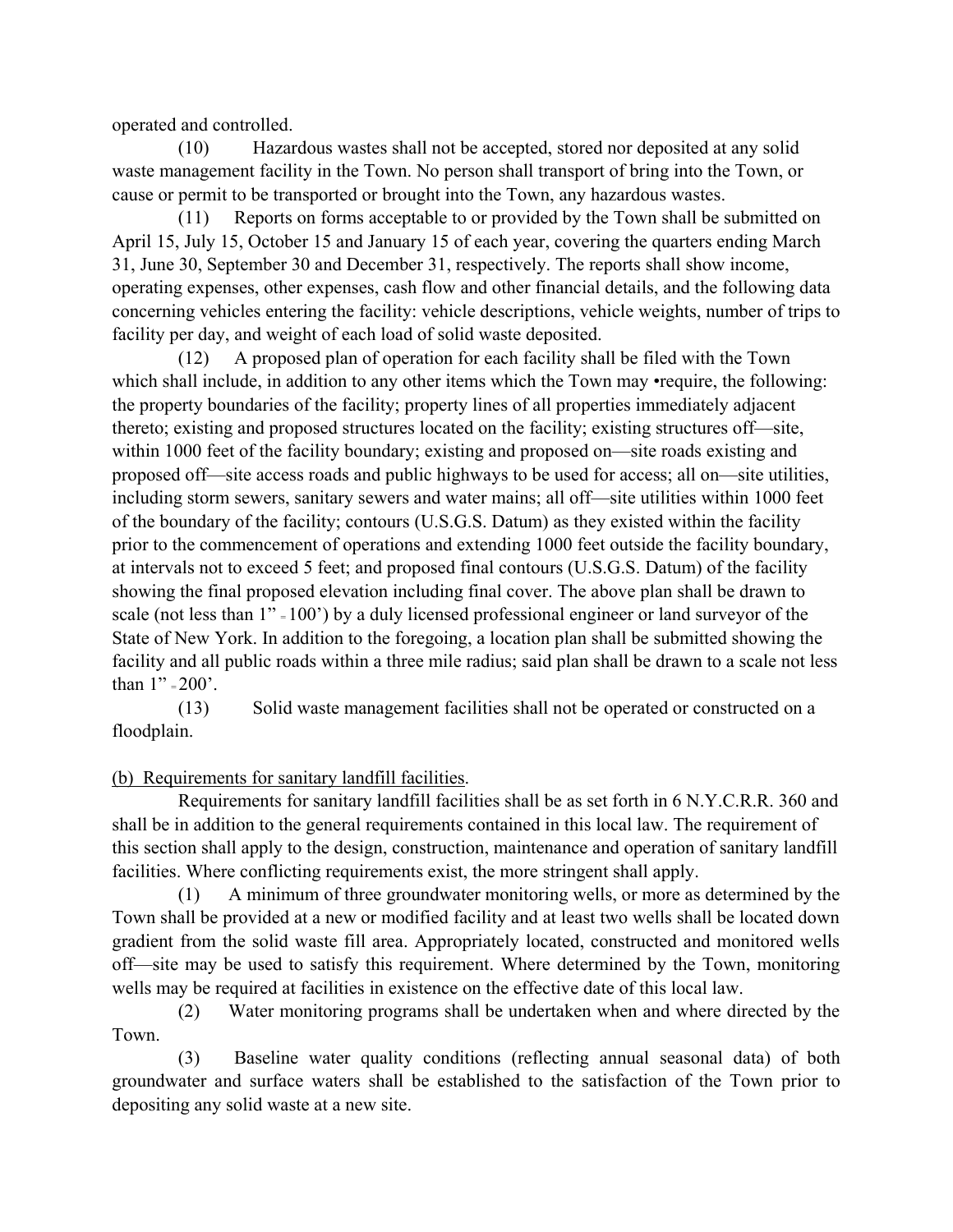(4) A grass or ground cover crop shall be established and maintained on all exposed final cover material within four months after placement or, season not permitting, as otherwise prescribed by the Town.

(5) Solid cover integrity, slopes, cover vegetation, drainage structures, groundwater monitoring facilities and gas venting structures shall be maintained for a period of five years beyond the date the placement of final cover is completed, or for a longer period as required by the Town.

(6) No material which when combined together will produce hazardous wastes shall be disposed of in a sanitary landfill.

(7) All fill areas or excavations at a sanitary landfill shall terminate no closer than 200 feet from the boundary lines of the property on which the sanitary landfill is operated.

(8) A surveying bench mark shall be established and maintained on the site.

(9) Upon transfer of ownership of a sanitary landfill site, a provision shall be included in the property deed indicating the period of time during which the property has been used as a landfill, a description of the wastes contained within, and the fact that the records for the facility have been filed with the Town. The said deed shall also reference a map, which shall be filed with the Cayuga County Clerk, showing the limits of the landfilled areas within the property.

(10) Additional requirements, including, but not limited to, leachate collection, impervious liners and impervious caps, may be required by the Town.

# SECTION 5. VEHICLES.

(a) No person being the owner, driver, helper, manager, or operator of any truck or other vehicle used in the collection or transport of solid waste shall allow any of the said material or any mud, on the said vehicle or the wheels or tires thereof, to become dislodged or to fall or blow from such vehicle upon any of the streets, highways, sidewalks or public places in the Town, or upon any property in the Town whether real or personal, public or private.

(b) Before leaving the premises of any waste management facility, all vehicles shall be inspected by the operator thereof and/or by the operator of the facility for the presence of mud or solid waste on the said vehicle or the wheels or tires thereof, and all such mud and solid waste shall be removed therefrom before the vehicle leaves the premises.

(c) All the vehicles delivering materials to or otherwise being used in conjunction with the operation of any waste management facility shall have the names of both the owner and operator clearly painted on both sides of the vehicle and maintained in a clearly legible condition.

# SECTION 6. UNDERTAKING TO ASSURE COMPLIANCE.

The owner of every waste management facility shall furnish the Town with an undertaking, executed by one or more sureties satisfactory to the Town, in an amount sufficient to reimburse the Town against any damages or expenses incurred by the Town in enforcing this local law or in remedying any violation thereof, including, but not limited to, expenses incurred in complying with the requirements set forth in Section 4 of this local law and for meeting closure requirements as determined by the Town. The Town shall determine the amount of such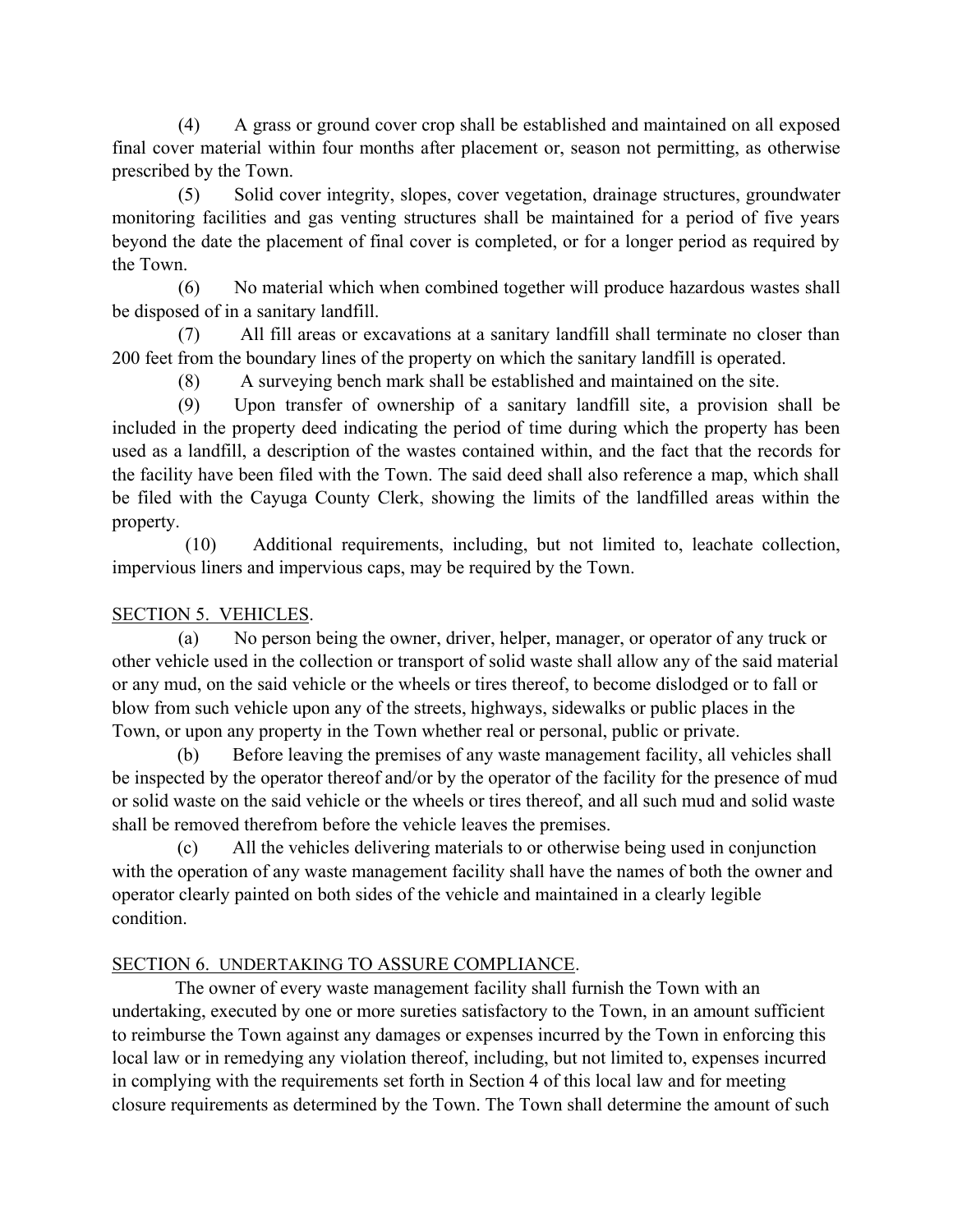undertaking, but it shall not be less than the total annual cost of operating the facility. The said undertaking shall be kept in full force and effect at all times.

## SECTION 7. SOLID WASTE ORIGINATING OUTSIDE THE TOWN.

No person shall transport or bring into the Town, or cause or permit to be transported or brought into the Town, or shall throw, dump or deposit in or on any part of the Town, or cause or permit to be so thrown, dumped or deposited, any waste as defined herein or as set forth in 6 N.Y.C.R.R. 360 from any source outside the Town.

#### SECTION 8. EFFECT OF DISOBEDIENCE.

No waste management facility which violates any provision of this local law shall remain in operation while such violation continues. In addition, any solid waste management facility which violates any provision of this local law is hereby declared to be a public nuisance.

## SECTION 9. INSPECTIONS.

Every waste management facility shall by subject to periodic inspections without notice. The owner and operator of each such facility shall allow on-site inspection thereof upon demand by any duly authorized representative of the Town.

SECTION 10. CRIMINAL PENALTIES. (a) Any person who violates any provision of this local law shall be guilty of a Class A misdemeanor and shall be punished by

a fine, imprisonment, or both, as shall be provided by the New York State Penal Law. Each day of continued violation shall be deemed a separate violation of this local law.

(b) This local law may be enforced by any authorized police officer or by any designated local officer properly appointed by the Town Board. Any such enforcement official is authorized to issue an appearance ticket, an information, a misdemeanor complaint, or any other appropriate accusatory instrument, in the manner provided by the Criminal Procedure Law of the State of New York, or by any pertinent ordinances or local laws of the Town, to the owner or operator of the waste management facility as well as to any other person who is violating the provisions of this local law.

## SECTION 11. CIVIL REMEDIES.

Nothing in this local law shall be deemed to impair or diminish any cause of action or remedy which the Town may have under any other local law, under any statute, ordinance, or regulation, or under the common law, provided however, that in the case of a conflict those terms or rules of law shall control which are more restrictive upon the waste management facility. In addition thereto, the Town may enforce this local law by court injunction.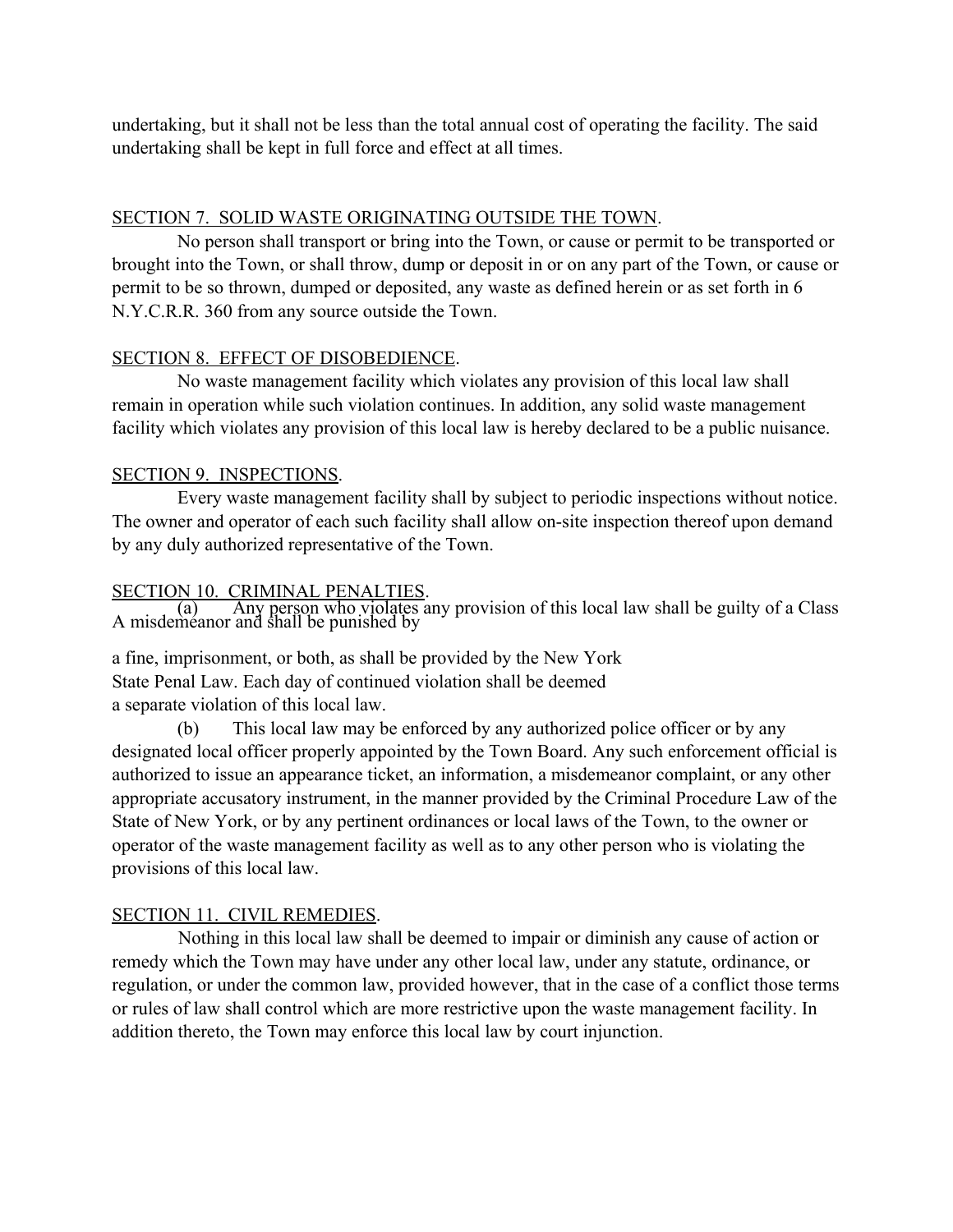#### SECTION 12. EXPENSES OF ENFORCEMENT.

Any person adjudged, in a criminal or civil proceeding, to have violated this local law shall be liable to the Town for all expenses incurred by the Town in connection with the said proceeding including the reasonable attorneys' fees of the Town in connection therewith.

# SECTION 13. SEVERABILITY.

If any clause, sentence, paragraph, subdivision, section or part of this local law shall be adjudged by any court of competent jurisdiction to be invalid, such judgment shall not affect, impair or invalidate the remainder thereof, but shall be confined in its operation to the clause, sentence, paragraph, subdivision, section or part thereof directly involved in the controversy in which such judgment is rendered.

## SECTION 14. LICENSE REOUIRED.

No waste management facility nor sanitary landfill as defined herein or as set forth in 6 N.Y.C.R.R. 360 shall be maintained or operated at any location or upon any land, site or area wholly or partially within the Town unless such land, location, site or area has been approved and licensed by the Town as provided herein.

# SECTION 15. APPLICATION FOR LICENSE.

An application for a license to maintain or operate a Waste management facility or sanitary landfill shall be made to the Town Board, under oath, and shall contain the following information:

(a) The name and address of the applicant.

(b) A description of the type or types of waste to be received at such facility.

(c) The estimated useful life of the facility.

(d) The maximum volume of waste which the facility will be capable of receiving on a weekly basis.

(e) A description of the number and types of machinery required to handle such volume.

(f) A statement as to the number of employees required to operate the facility with a description of each job function.

(g) If the applicant is not the owner of the land, then the application shall be accompanied by a statement by the owner approving the proposed use of the land and shall set forth the lease under which the applicant has the right to use the land.

(h) With respect to both the applicant and the owner, the application shall set forth the name and address of each person owning any interest in the operation and if a corporation, it shall contain the names and addresses of each shareholder owning five percent or more of the outstanding shares in such corporation.

(i) The application shall be accompanied by a map or plan of the premises prepared by either a licensed engineer or licensed land surveyor drawn to a scale of not less than 1"= — 100' showing the following:

(1) The location of all boundary lines and/or streets and highways abutting the premises showing all structures on the premises and also showing all dwellings situate within 600 feet of the area intended as a site of disposal.